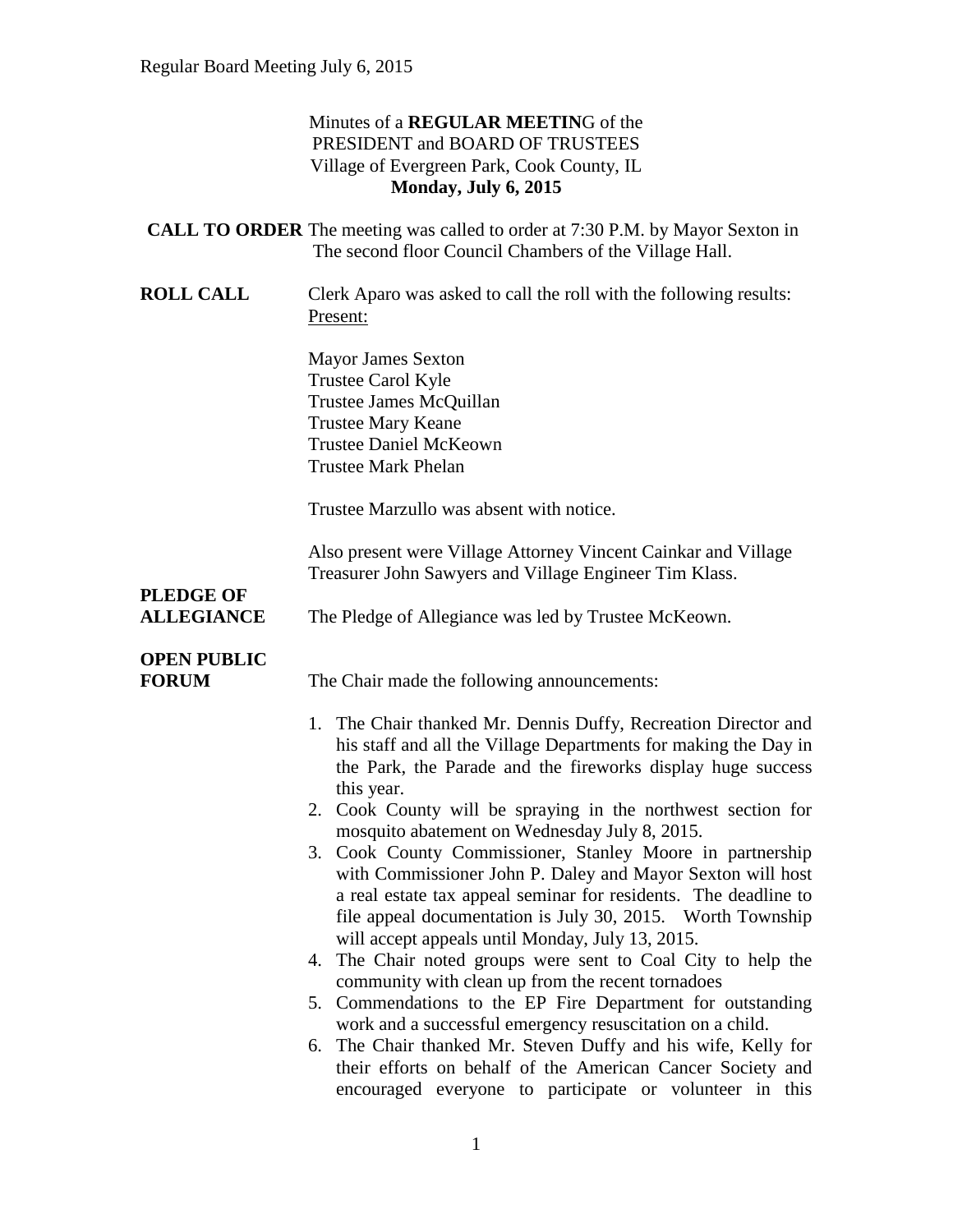worthwhile event. The American Cancer Society Relay for Life of Evergreen Park, Mount Greenwood and Beverly overnight event will be held on Saturday, July 18, 2015 and Sunday July 19, 2015 at Brother Rice High School from 2 p.m.-6 am.

- 7. A Public Hearing will be held on Monday, July 13, 2015 in Council Chambers at 2:00 p.m. to consider the creation of a Special Service Area No. 2. For the former Evergreen Plaza property. The hearing is open to the public.
- 8. On Tuesday, July 14, 2015 the Zoning Board of Appeals of the Village will conduct two public hearings at 7:30 p.m. in Council Chambers of the Village hall for two hearings. The first is a parking variation and a special use to permit the construction of a dry cleaning plant located at 2942-2946 West 95<sup>th</sup> Street. The second hearing is for a variation to permit the construction of a covered porch on a residential property located at 9742 S. Homan Avenue. These meetings are open to the public.
- 7. Farmers Market continues every Thursday at Yukich Fields.
- 8. Village vehicle sticker's renewals will be mailed August 1, 2015. The deadline is September 15, 2015.
- 9. Thanks to the EP Water Department and ME Simpson for detecting four (4) water leaks.

10. A special commendation to the Evergreen Park Police Department for their recent apprehending of (3) three suspects on drug charges of 14 felonies and various misdemeanor complaints. 11. Trustee Keane announced the annual Village Hot Rod/Car Show is September 25, 2015 at Yukich Fields and this year no preregistration is required.

**OPEN AUDIENCE** NONE.

**REGULAR** 

**AGENDA** Motion by Trustee Phelan second by Trustee Kyle, to waive reading of the minutes of the June 15, 2015 Regular Meeting of the President and Board of Trustees and approved as presented was passed by unanimous voice vote and so ordered by the Chair.

# **RESOLUTION**

**NO. 17-2015** Motion by Trustee McKeown second by Trustee McQuillan, to approve **Resolution NO. 17-2015** with expenditures of the General Corporate Fund of \$ 461,399.93 and the Sewer and Water Fund of \$123,696.68 and the 95<sup>th</sup> St. TIF Fund, \$7,152.00 and the Capital Improvement Fund, \$89,827.19 and the Street Bond Fund, \$60,430.00 for a total of \$742,505.80. Upon roll call, voting YES: Trustees Kyle, McQuillan, Keane, McKeown and Phelan;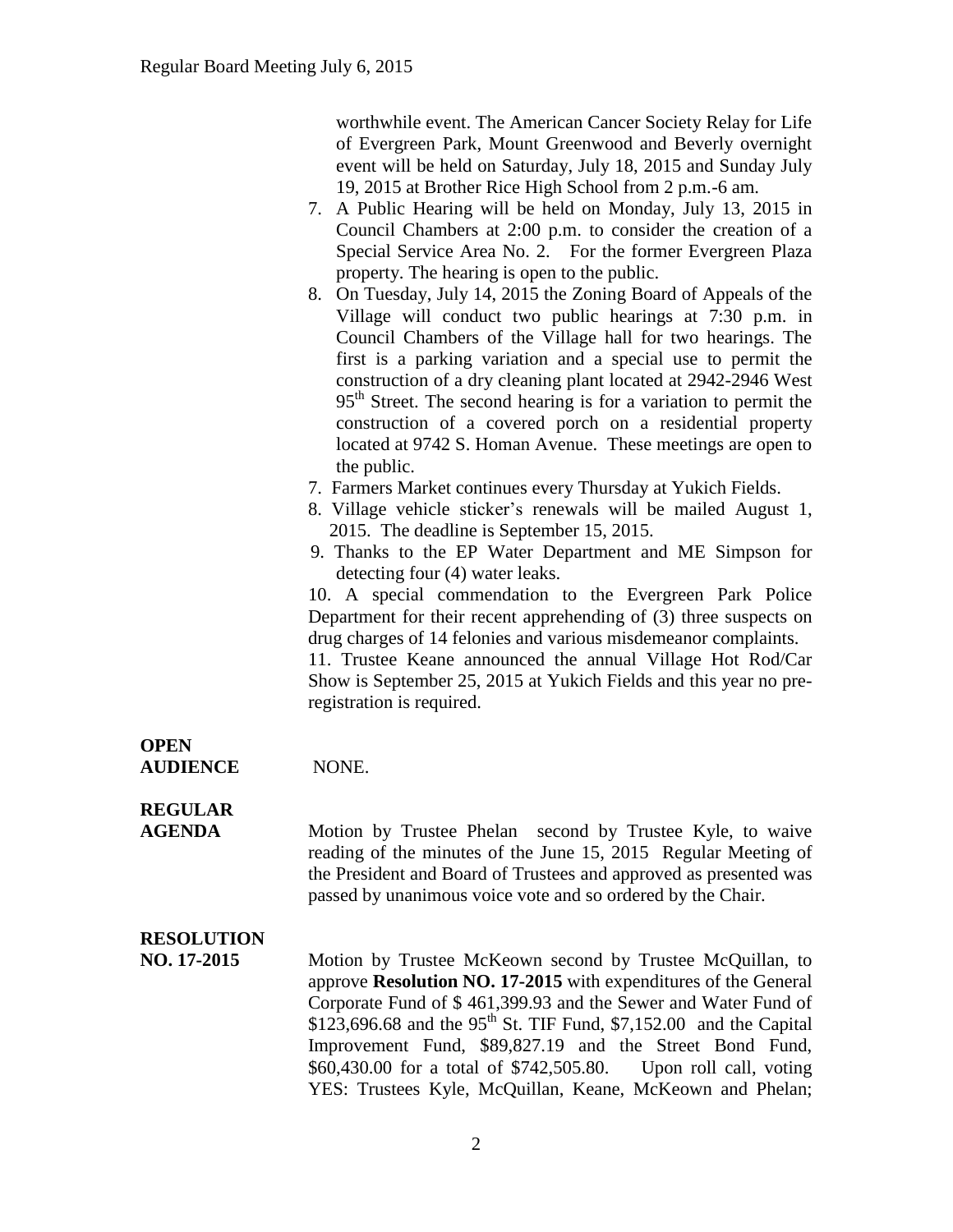voting NO: NONE. The motion was passed and so ordered by the Chair.

# **VILLAGE COLLECTOR'S**

**REPORT** Motion by Trustee McKeown second by Trustee Phelan to accept for file and information the **Village Collector's report for June 2015** in the amount \$1,464,074.09. The motion was passed by unanimous voice vote and so ordered by the Chair.

#### **WATER COLLECTOR'S REPORT**

Motion by Trustee McQuillan second by Trustee Keane to accept for file and information the **Water Collector's report for June 2015** in the amount of \$ 693,274.72. The motion was passed by unanimous voice vote and so ordered by the Chair.

#### **BUSINESS CERTIFICATES**

Motion by Trustee Kyle second by Trustee McKeown to approve the business license application for **K & M CABINET** to operate a cabinet show room located at  $3841$  W.  $95<sup>th</sup>$  Street in Evergreen Park. Upon roll call, voting YES: Trustees McQuillan, Keane, McKeown, Phelan, and Kyle; voting NO: NONE. The motion was passed and so ordered by the Chair.

Motion by Trustee Kyle second by Trustee Phelan to approve the business license application for **EVERGREEN GAS & FOOD, INC. (NEW OWNER SAME HOURS)** to operate a gas station with a convenience store located at  $2755$  W.  $87<sup>th</sup>$  Street in Evergreen Park. The Chair noted the prior owner has outstanding fuel tax payments due to the Village. When those payments are received the license will be issued. Upon roll call, voting YES: Trustees Keane, McKeown, Phelan, Kyle and McQuillan; voting NO: NONE. The motion was passed and so ordered by the Chair.

# **ENGINEER'S**

**EPORT** California Avenue is expected to be finished next Friday. The Chair noted he has sent a letter apologizing to all the people on California Avenue for the repeated inconveniences during the current paving project. He added as Mayor he is in charge and takes full responsibility for the project.

> The Chair stated Mr. Sam Palumbo had contacted him last week to ask how they did on the other repaving project. He added Mr. Palumbo is a man of his word and the project was redone with new materials at no cost to the Village. Mr. Klass added the IDOT